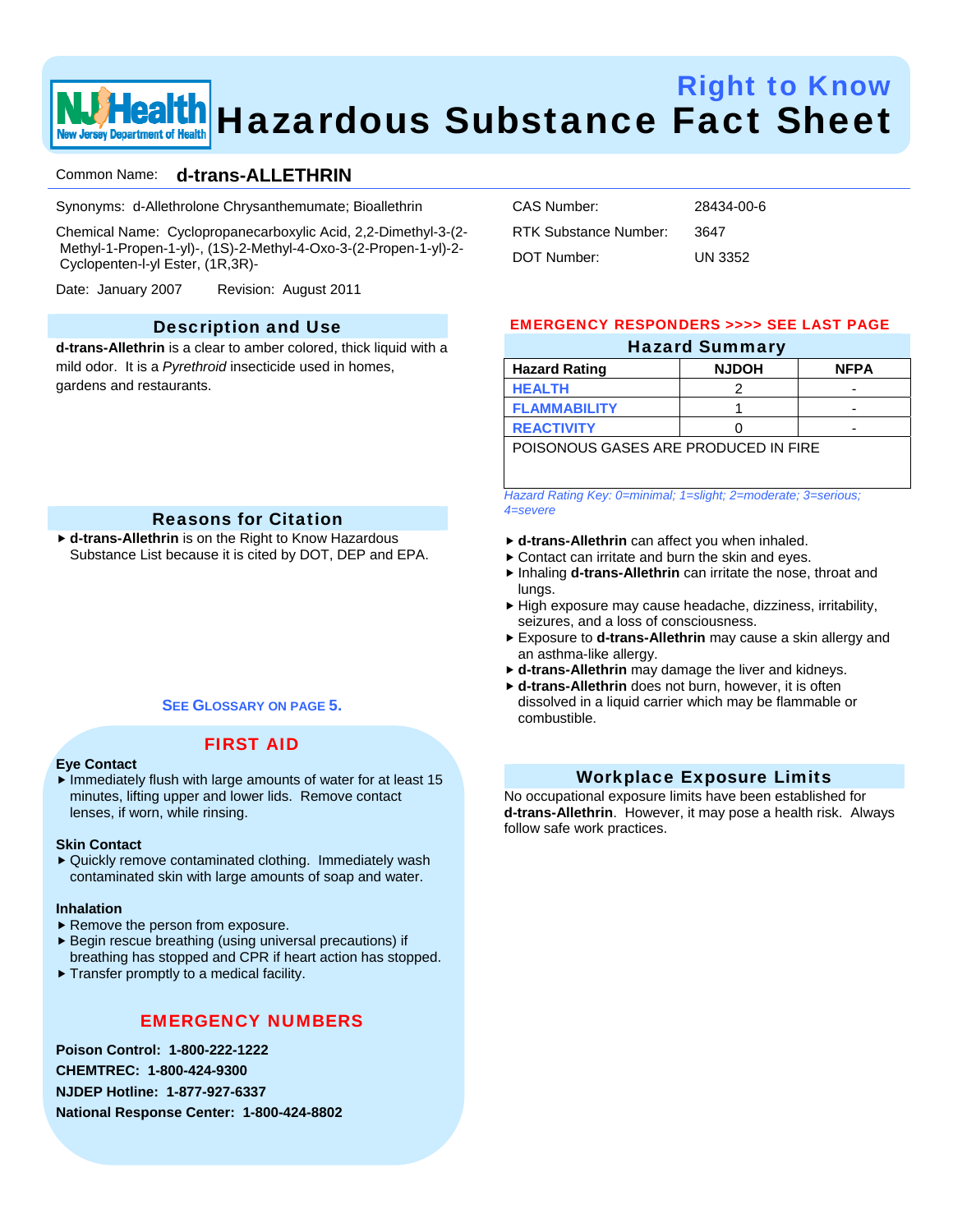# Determining Your Exposure

- Read the product manufacturer's Material Safety Data Sheet (MSDS) and the label to determine product ingredients and important safety and health information about the product mixture.
- $\blacktriangleright$  For each individual hazardous ingredient, read the New Jersey Department of Health Hazardous Substance Fact Sheet, available on the RTK website (www.nj.gov/health/eoh/rtkweb) or in your facility's RTK Central File or Hazard Communication Standard file.
- $\blacktriangleright$  You have a right to this information under the New Jersey Worker and Community Right to Know Act and the Public Employees Occupational Safety and Health (PEOSH) Act if you are a public worker in New Jersey, and under the federal Occupational Safety and Health Act (OSHA) if you are a private worker.
- ▶ The New Jersey Right to Know Act requires most employers to label chemicals in the workplace and requires public employers to provide their employees with information concerning chemical hazards and controls. The federal OSHA Hazard Communication Standard (29 CFR 1910.1200) and the PEOSH Hazard Communication Standard (N.J.A.C. 12:100-7) require employers to provide similar information and training to their employees.

This Fact Sheet is a summary of available information regarding the health hazards that may result from exposure. Duration of exposure, concentration of the substance and other factors will affect your susceptibility to any of the potential effects described below.

# Health Hazard Information

#### **Acute Health Effects**

The following acute (short-term) health effects may occur immediately or shortly after exposure to **d-trans-Allethrin**:

- $\triangleright$  Contact can irritate and burn the skin and eves.
- **F** Inhaling **d-trans-Allethrin** can irritate the nose, throat and lungs causing coughing, wheezing and/or shortness of breath.
- $\blacktriangleright$  High exposure may cause headache, nausea and vomiting, dizziness, fatigue, muscle weakness, irritability, seizures, and a loss of consciousness.

#### **Chronic Health Effects**

The following chronic (long-term) health effects can occur at some time after exposure to **d-trans-Allethrin** and can last for months or years:

### *Cancer Hazard*

 $\blacktriangleright$  According to the information presently available to the New Jersey Department of Health, **d-trans-Allethrin** has not been tested for its ability to cause cancer in animals.

#### *Reproductive Hazard*

 $\triangleright$  There is no evidence that **d-trans-Allethrin** affects reproduction. This is based on test results presently available to the NJDOH from published studies.

### *Other Effects*

- **Exposure to d-trans-Allethrin** may cause a skin allergy. If allergy develops, very low future exposure can cause itching, redness, and a skin rash.
- ▶ d-trans-Allethrin may cause an asthma-like allergy. Future exposure can cause asthma attacks with shortness of breath, wheezing, coughing, and/or chest tightness.
- **h** Inhaling **d-trans-Allethrin** can irritate the lungs. Repeated exposure may cause bronchitis to develop with coughing, phlegm, and/or shortness of breath.
- **d-trans-Allethrin** may damage the liver and kidneys.

# Medical

## **Medical Testing**

If symptoms develop or overexposure is suspected, the following are recommended:

- $\blacktriangleright$  Liver and kidney function tests
- $\blacktriangleright$  Lung function tests. The results may be normal if the person is not having an attack at the time of the test.
- $\blacktriangleright$  A qualified allergist can help diagnose skin allergy.

Any evaluation should include a careful history of past and present symptoms with an exam. Medical tests that look for damage already done are not a substitute for controlling exposure.

You have a legal right to request copies of your medical testing under the OSHA Access to Employee Exposure and Medical Records Standard (29 CFR 1910.1020).

#### **Mixed Exposures**

- $\blacktriangleright$  Smoking can cause heart disease, lung cancer, emphysema, and other respiratory problems. It may worsen respiratory conditions caused by chemical exposure. Even if you have smoked for a long time, stopping now will reduce your risk of developing health problems.
- $\blacktriangleright$  More than light alcohol consumption can cause liver damage. Drinking alcohol may increase the liver damage caused by **d-trans-Allethrin**.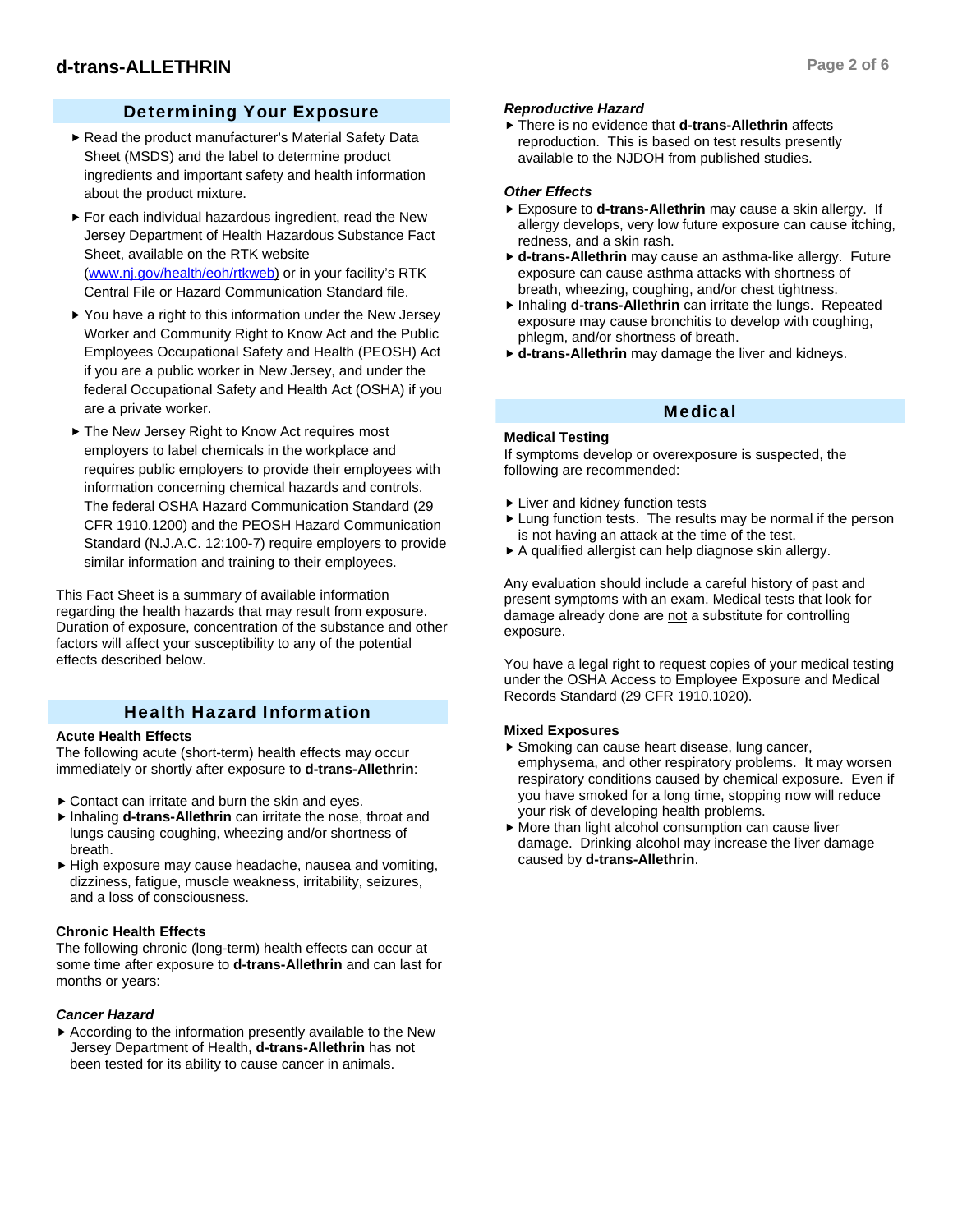# Workplace Controls and Practices

Very toxic chemicals, or those that are reproductive hazards or sensitizers, require expert advice on control measures if a less toxic chemical cannot be substituted. Control measures include: (1) enclosing chemical processes for severely irritating and corrosive chemicals, (2) using local exhaust ventilation for chemicals that may be harmful with a single exposure, and (3) using general ventilation to control exposures to skin and eye irritants. For further information on workplace controls, consult the NIOSH document on Control Banding at www.cdc.gov/niosh/topics/ctrlbanding/.

The following work practices are also recommended:

- $\blacktriangleright$  Label process containers.
- $\blacktriangleright$  Provide employees with hazard information and training.
- $\blacktriangleright$  Monitor airborne chemical concentrations.
- $\blacktriangleright$  Use engineering controls if concentrations exceed recommended exposure levels.
- $\blacktriangleright$  Provide eye wash fountains and emergency showers.
- $\blacktriangleright$  Wash or shower if skin comes in contact with a hazardous material.
- $\blacktriangleright$  Always wash at the end of the workshift.
- $\triangleright$  Change into clean clothing if clothing becomes contaminated.
- $\triangleright$  Do not take contaminated clothing home.
- $\triangleright$  Get special training to wash contaminated clothing.
- $\triangleright$  Do not eat, smoke, or drink in areas where chemicals are being handled, processed or stored.
- $\blacktriangleright$  Wash hands carefully before eating, smoking, drinking, applying cosmetics or using the toilet.

In addition, the following may be useful or required:

▶ Follow the Restricted Entry Intervals (REIs) found on the pesticide label. The REI is the period of time after a field is treated with a pesticide during which restrictions on entry are in effect. Check with the New Jersey Department of Environmental Protection, Pesticide Control Program, for pesticides that may require longer REIs than listed. http://www.nj.gov/dep/enforcement/pcp/index.htm

# Personal Protective Equipment

The OSHA Personal Protective Equipment Standard (29 CFR 1910.132) requires employers to determine the appropriate personal protective equipment for each hazard and to train employees on how and when to use protective equipment.

The following recommendations are only guidelines and may not apply to every situation.

### **Gloves and Clothing**

- ▶ Avoid skin contact with **d-trans-Allethrin**. Wear personal protective equipment made from material that can not be permeated or degraded by this substance. Safety equipment suppliers and manufacturers can provide recommendations on the most protective glove and clothing material for your operation.
- $\blacktriangleright$  The recommended glove materials for *Hydrocarbons* are Butyl, Viton/Butyl, Nitrile, Silver Shield®/4H®, Viton and Barrier®.
- 
- $\blacktriangleright$  The recommended protective clothing materials for *Hydrocarbons* are Tychem® F, BR, CSM and TK, or the equivalent.
- $\blacktriangleright$  All protective clothing (suits, gloves, footwear, headgear) should be clean, available each day, and put on before work.

### **Eye Protection**

 $\blacktriangleright$  Wear indirect goggles when working with liquids that splash or when vapors and/or fumes are present. A face shield is also required if the liquid is severely irritating or corrosive to the skin and eyes.

### **Respiratory Protection**

*Improper use of respirators is dangerous.* Respirators should only be used if the employer has implemented a written program that takes into account workplace conditions, requirements for worker training, respirator fit testing, and medical exams, as described in the OSHA Respiratory Protection Standard (29 CFR 1910.134).

- $\blacktriangleright$  For field applications check with your supervisor and your safety equipment supplier regarding the appropriate respiratory equipment.
- $\triangleright$  Where the potential exists for exposure **d-trans-Allethrin**, use a NIOSH approved respirator with an organic vapor cartridge and particulate prefilters. Increased protection is obtained from full facepiece powered-air purifying respirators.
- $\blacktriangleright$  Leave the area immediately if (1) while wearing a filter or cartridge respirator you can smell, taste, or otherwise detect **d-trans-Allethrin**, (2) while wearing particulate filters abnormal resistance to breathing is experienced, or (3) eye irritation occurs while wearing a full facepiece respirator. Check to make sure the respirator-to-face seal is still good. If it is, replace the filter or cartridge. If the seal is no longer good, you may need a new respirator.
- $\triangleright$  Consider all potential sources of exposure in your workplace. You may need a combination of filters, prefilters or cartridges to protect against different forms of a chemical (such as vapor and mist) or against a mixture of chemicals.
- $\blacktriangleright$  Where the potential for high exposure exists, use a NIOSH approved supplied-air respirator with a full facepiece operated in a pressure-demand or other positive-pressure mode. For increased protection use in combination with an auxiliary self-contained breathing apparatus or an emergency escape air cylinder.

## Fire Hazards

If employees are expected to fight fires, they must be trained and equipped as stated in the OSHA Fire Brigades Standard (29 CFR 1910.156).

- ► **d-trans-Allethrin** does not burn, however, it is often dissolved in a liquid carrier which may be flammable or combustible.
- $\triangleright$  Use dry chemical, CO<sub>2</sub> or foam as extinguishing agents.
- **POISONOUS GASES ARE PRODUCED IN FIRE.**
- $\blacktriangleright$  Use water spray to keep fire-exposed containers cool.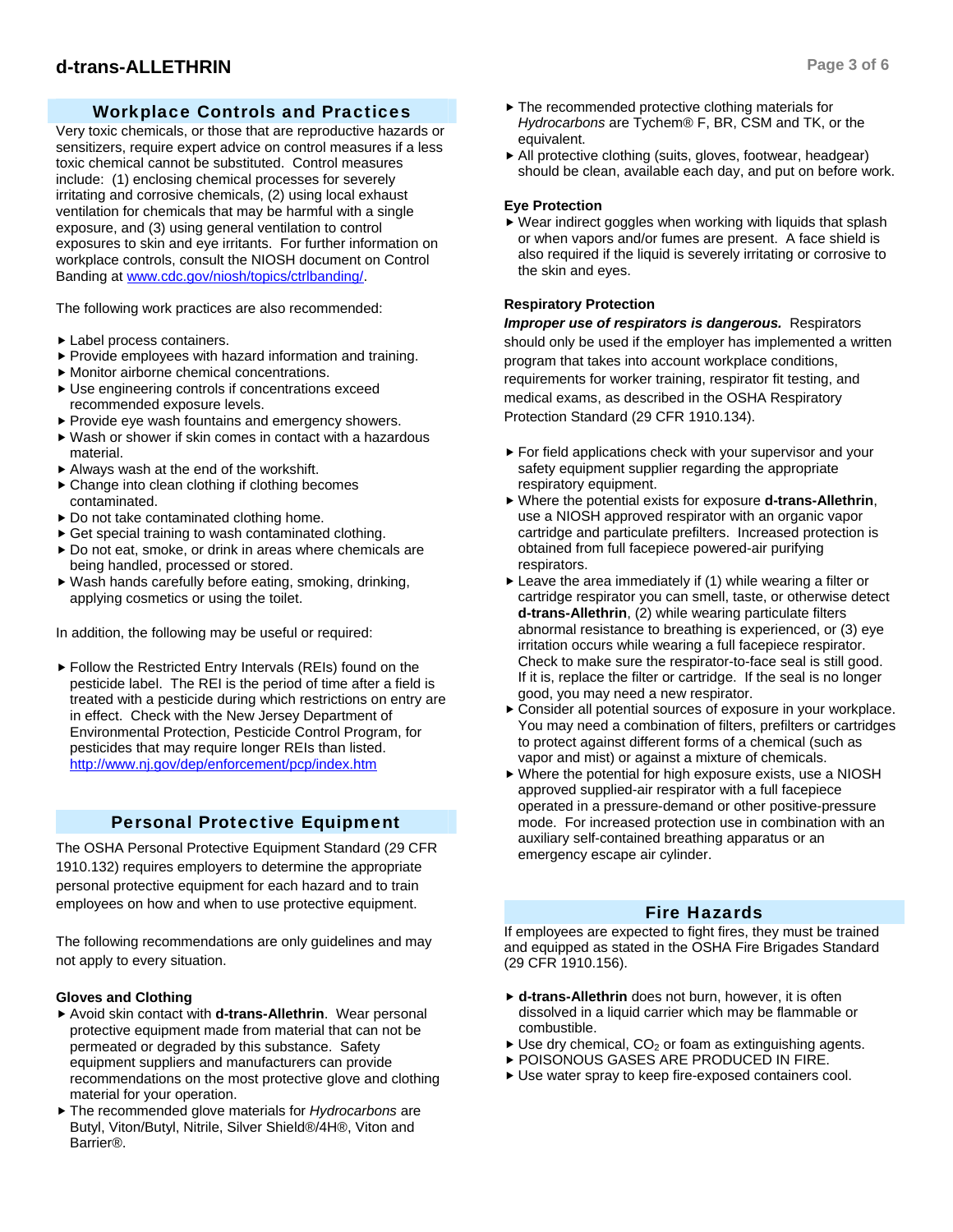# Spills and Emergencies

If employees are required to clean-up spills, they must be properly trained and equipped. The OSHA Hazardous Waste Operations and Emergency Response Standard (29 CFR 1910.120) may apply.

If **d-trans-Allethrin** is spilled or leaked, take the following steps:

- $\blacktriangleright$  Evacuate personnel and secure and control entrance to the area.
- $\blacktriangleright$  Eliminate all ignition sources.
- $\blacktriangleright$  Absorb liquids in dry sand, earth, or a similar material and place into sealed containers for disposal.
- ▶ DO NOT wash into sewer.
- It may be necessary to contain and dispose of **d-trans-Allethrin** as a HAZARDOUS WASTE. Contact your state Department of Environmental Protection (DEP) or your regional office of the federal Environmental Protection Agency (EPA) for specific recommendations.

# Handling and Storage

Prior to working with **d-trans-Allethrin** you should be trained on its proper handling and storage.

- $\triangleright$  d-trans-Allethrin is not compatible with OXIDIZING AGENTS (such as PERCHLORATES, PEROXIDES, PERMANGANATES, CHLORATES, NITRATES, CHLORINE, BROMINE and FLUORINE) and STRONG ACIDS (such as HYDROCHLORIC, SULFURIC and NITRIC).
- ► d-trans-Allethrin can be decomposed by STRONG BASES (such as SODIUM HYDROXIDE and POTASSIUM HYDROXIDE) and ULTRAVIOLET LIGHT.
- $\triangleright$  Store in tightly closed containers in a cool, well-ventilated area.
- $\blacktriangleright$  Sources of ignition, such as smoking and open flames, are prohibited where **d-trans-Allethrin** is used, handled, or stored in a manner that could create a potential fire or explosion hazard.

# Occupational Health Information Resources

The New Jersey Department of Health offers multiple services in occupational health. These services include providing informational resources, educational materials, public presentations, and industrial hygiene and medical investigations and evaluations.

### **For more information, please contact:**

 New Jersey Department of Health Right to Know PO Box 368 Trenton, NJ 08625-0368 Phone: 609-984-2202 Fax: 609-984-7407 E-mail: rtk@doh.state.nj.us Web address: http://www.nj.gov/health/eoh/rtkweb

*The Right to Know Hazardous Substance Fact Sheets are not intended to be copied and sold for commercial purposes.*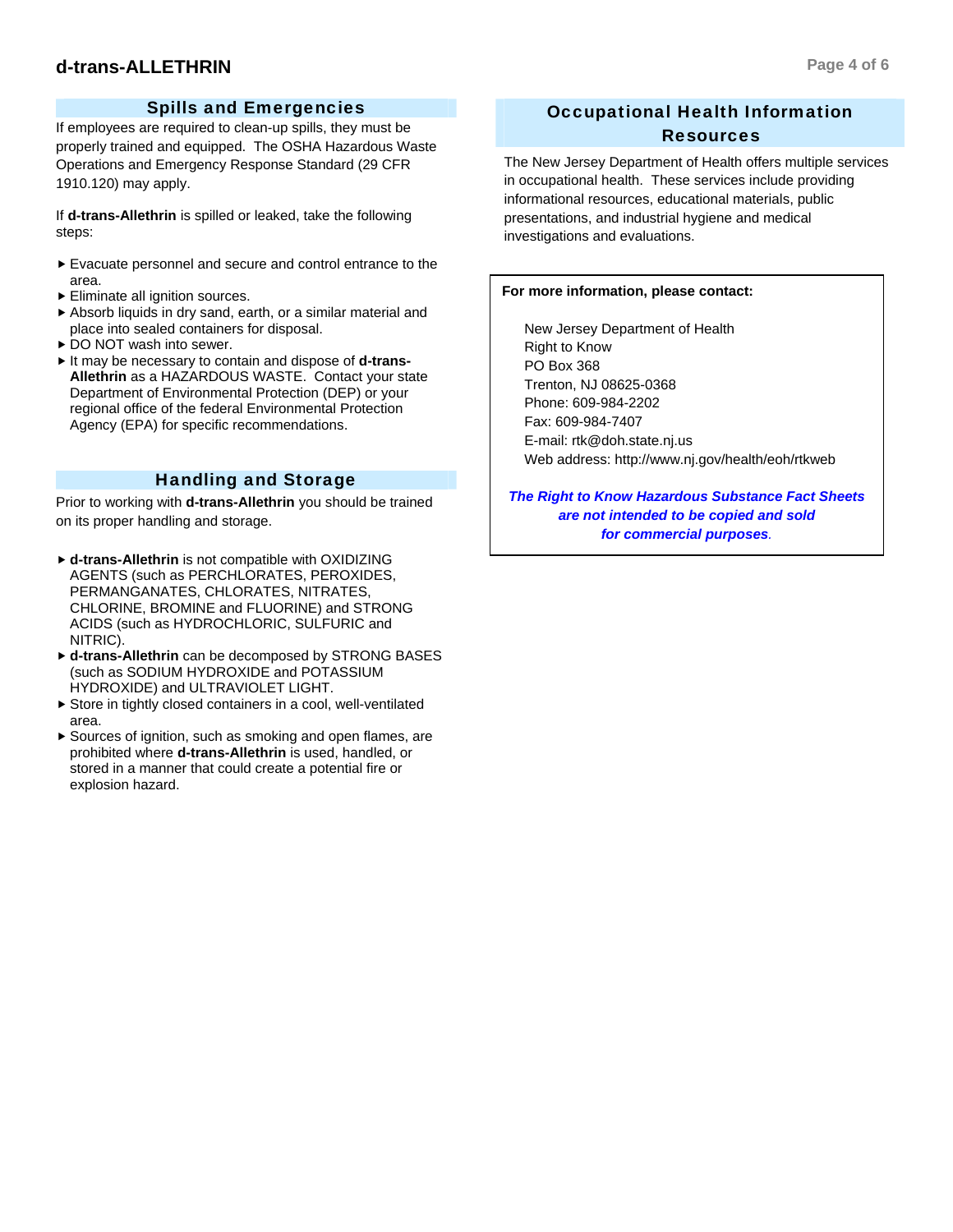# **d-trans-ALLETHRIN Page 5 of 6**

### **GLOSSARY**

**ACGIH** is the American Conference of Governmental Industrial Hygienists. They publish guidelines called Threshold Limit Values (TLVs) for exposure to workplace chemicals.

**Acute Exposure Guideline Levels** (AEGLs) are established by the EPA. They describe the risk to humans resulting from once-in-a lifetime, or rare, exposure to airborne chemicals.

**Boiling point** is the temperature at which a substance can change its physical state from a liquid to a gas.

A **carcinogen** is a substance that causes cancer.

The **CAS number** is unique, identifying number, assigned by the Chemical Abstracts Service, to a specific chemical.

**CFR** is the Code of Federal Regulations, which are the regulations of the United States government.

A **combustible** substance is a solid, liquid or gas that will burn.

A **corrosive** substance is a gas, liquid or solid that causes destruction of human skin or severe corrosion of containers.

The **critical temperature** is the temperature above which a gas cannot be liquefied, regardless of the pressure applied.

**DEP** is the New Jersey Department of Environmental Protection.

**DOT** is the Department of Transportation, the federal agency that regulates the transportation of chemicals.

**EPA** is the Environmental Protection Agency, the federal agency responsible for regulating environmental hazards.

**ERG** is the Emergency Response Guidebook. It is a guide for emergency responders for transportation emergencies involving hazardous substances.

**Emergency Response Planning Guideline** (ERPG) values provide estimates of concentration ranges where one reasonably might anticipate observing adverse effects.

A **fetus** is an unborn human or animal.

A **flammable** substance is a solid, liquid, vapor or gas that will ignite easily and burn rapidly.

The **flash point** is the temperature at which a liquid or solid gives off vapor that can form a flammable mixture with air.

**IARC** is the International Agency for Research on Cancer, a scientific group.

**Ionization Potential** is the amount of energy needed to remove an electron from an atom or molecule. It is measured in electron volts.

**IRIS** is the Integrated Risk Information System database on human health effects that may result from exposure to various chemicals, maintained by federal EPA.

**LEL** or **Lower Explosive Limit**, is the lowest concentration of a combustible substance (gas or vapor) in the air capable of continuing an explosion.

**mg/m3** means milligrams of a chemical in a cubic meter of air. It is a measure of concentration (weight/volume).

A **mutagen** is a substance that causes mutations. A **mutation** is a change in the genetic material in a body cell. Mutations can lead to birth defects, miscarriages, or cancer.

**NFPA** is the National Fire Protection Association. It classifies substances according to their fire and explosion hazard.

**NIOSH** is the National Institute for Occupational Safety and Health. It tests equipment, evaluates and approves respirators, conducts studies of workplace hazards, and proposes standards to OSHA.

**NTP** is the National Toxicology Program which tests chemicals and reviews evidence for cancer.

**OSHA** is the federal Occupational Safety and Health Administration, which adopts and enforces health and safety standards.

**PEOSHA** is the New Jersey Public Employees Occupational Safety and Health Act, which adopts and enforces health and safety standards in public workplaces.

**Permeated** is the movement of chemicals through protective materials.

**ppm** means parts of a substance per million parts of air. It is a measure of concentration by volume in air.

**Protective Action Criteria** (PAC) are values established by the Department of Energy and are based on AEGLs and ERPGs. They are used for emergency planning of chemical release events.

A **reactive** substance is a solid, liquid or gas that releases energy under certain conditions.

**STEL** is a Short Term Exposure Limit which is usually a 15 minute exposure that should not be exceeded at any time during a work day.

A **teratogen** is a substance that causes birth defects by damaging the fetus.

**UEL** or **Upper Explosive Limit** is the highest concentration in air above which there is too much fuel (gas or vapor) to begin a reaction or explosion.

**Vapor Density** is the ratio of the weight of a given volume of one gas to the weight of another (usually *Air*), at the same temperature and pressure.

The **vapor pressure** is a force exerted by the vapor in equilibrium with the solid or liquid phase of the same substance. The higher the vapor pressure the higher concentration of the substance in air.